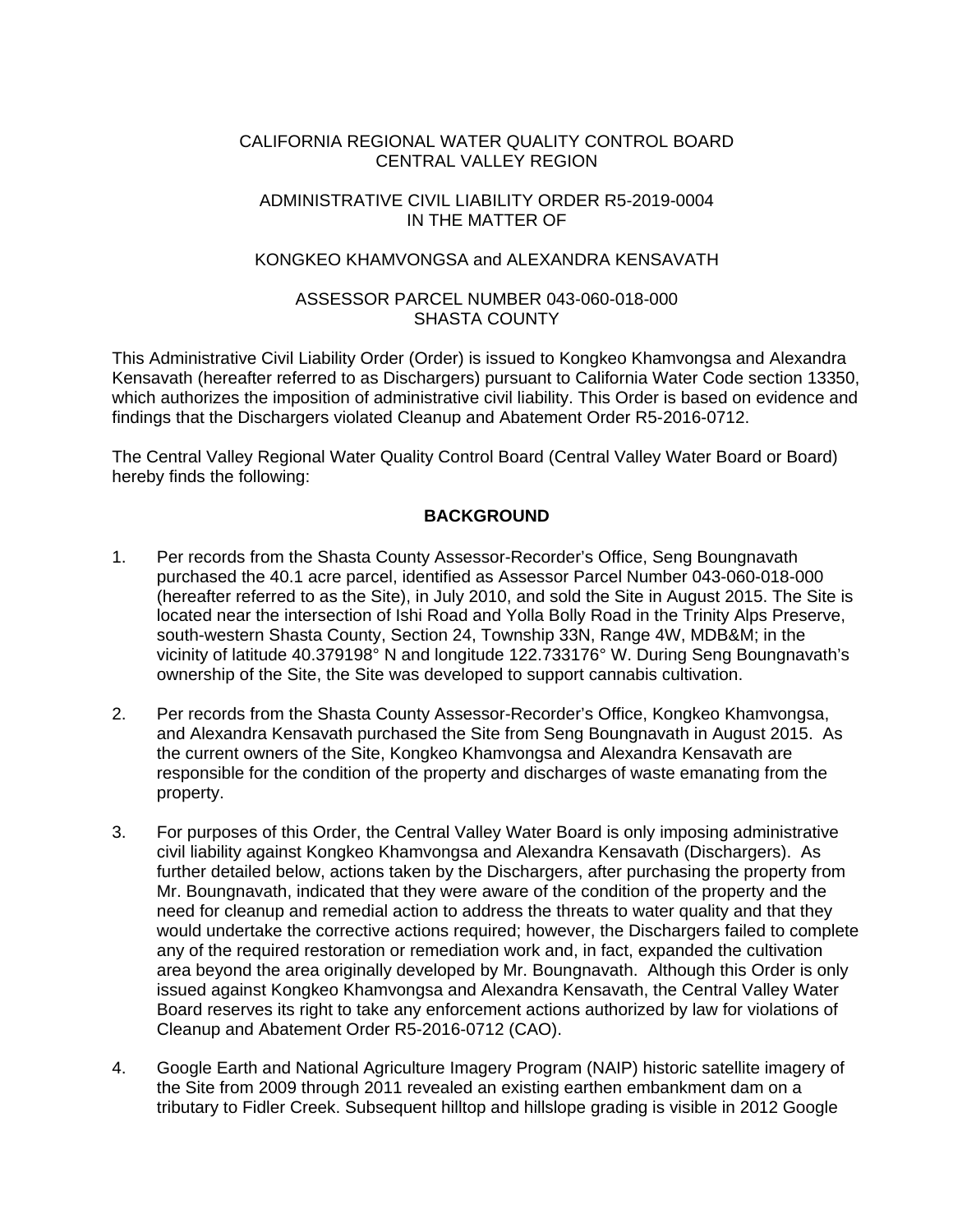Earth imagery, and additional grading upstream of the original dam as well as the addition of material on the original dam is visible in 2014 Google Earth and NAIP imagery, indicating that additional grading and dam enlargement was conducted between 2012 and 2014, during Mr. Boungnavath's ownership of the Site.

- 5. On 20 February 2015, Warden Steven Crowl with the California Department of Fish and Wildlife (CDFW) was conducting a Uniform Vehicle patrol along Yolla Bolly Road in the Trinity Alps Preserve area and noticed a large-scale grading operation and what appeared to be construction of a dam. Warden Crowl captured photographs and a GPS waypoint at the Site, and provided a declaration summarizing the grading operation and activities he observed at the Site. Based on his training and experience, Warden Crowl concluded that the conditions of the Site were consistent with activities commonly associated with cannabis cultivation. Photographs of these conditions, along with a lack of visible erosion control on the Site, were given as cause for recommendation of a joint on-site inspection with Central Valley Water Board and CDFW staff.
- 6. On 19 March 2015, Central Valley Water Board staff (staff) contacted Mr. Boungnavath to discuss the Site. During the discussion, staff requested consent to perform an on-Site inspection to document the grading activities and dam construction. Mr. Boungnavath gave consent to perform the inspection. Staff inspected the Site on 20 March 2015 and observed several graded areas, constructed terraces, and recent grading and construction on an earthen dam. There was no evidence of erosion control practices being implemented at the Site. Staff determined that the Site presented a threat of discharge of sediment to waters of the State due to the amount of grading and exposed soils, apparent dam construction activities, and terrace construction in close proximity to tributaries to Fidler Creek.

### **ENFORCEMENT ACTIONS AND SUBSEQUENT INSPECTIONS**

- 7. **6 July 2015 Notice of Violation.** Based on the findings documented during the 20 March 2015 Site inspection, staff issued a Notice of Violation (NOV) to Mr. Boungnavath that included a copy of the 20 March 2015 inspection report. The NOV requested a plan be submitted to staff by 15 August 2015, for mitigation of the discharges associated with Site development. The NOV was sent via certified mail and was signed for by Mr. Boungnavath on 13 July 2015. On 13 August 2015, Mr. Boungnavath sold the property to Alexandra Kensavath and Kongkeo Khamvongsa. On 14 August 2015, VESTRA Resources, Inc. (VESTRA) submitted a work plan on behalf of Kendra Anderson, mother of Ms. Kensavath; however, staff met with VESTRA on 18 August 2015 and identified several deficiencies in the plan that prevented staff from approving the plan. On 7 October 2015, VESTRA submitted a second work plan to address the previously identified deficiencies, which staff reviewed and deemed sufficient. Under the revised plan, the remediation work was to be completed by 31 December 2015.
- 8. **1 December 2015 Visual Inspection**: On 1 December 2015, staff accompanied Warden Crowl on a visual inspection of the Site. Staff viewed the dam and portions of the Site from Yolla Bolly Road, which is a public road. As of 1 December 2015, no work had been completed at the Site.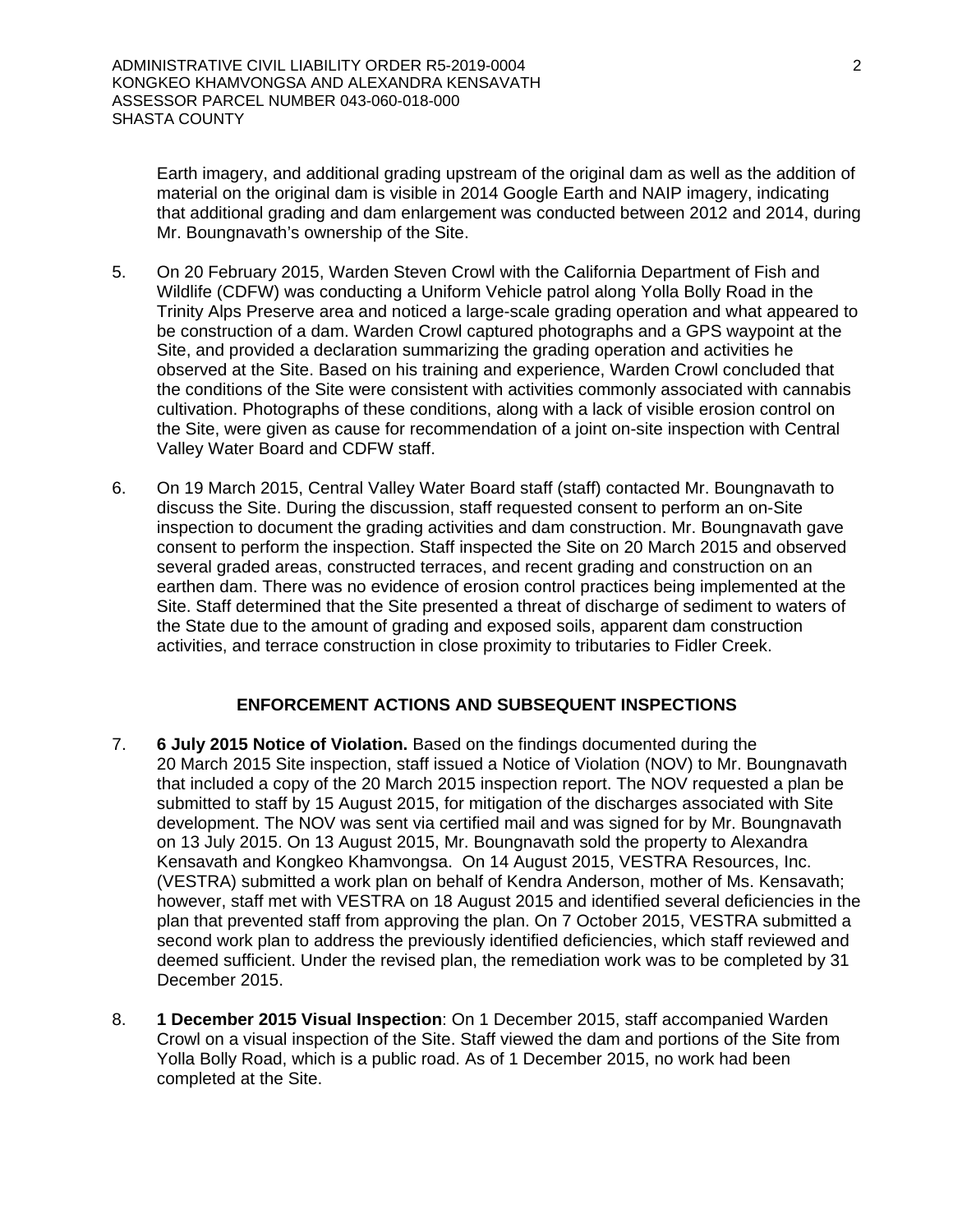- 9. **12 May 2016 Draft Cleanup and Abatement Order.** Staff contacted VESTRA numerous times in November 2015 and December 2015 to check on the progress of implementation of the work plan. VESTRA indicated to staff that money was an issue with the landowner and that work had not been started. As of 31 December 2015, remediation work had not been initiated or completed and staff had not been contacted regarding the remediation work. Due to non-compliance with the 8 July 2015 NOV and the approved remediation plan, the Assistant Executive Officer of the Central Valley Water Board issued a draft Cleanup and Abatement Order (draft CAO) to Kongkeo Khamvongsa, Alexandra Kensavath, and Seng Boungnavath on 12 May 2016, sent via certified mail. The draft CAO sent to Mr. Khamvongsa and Ms. Kensavath was received and signed for by Linda Rasbanoith, and the certified mail receipt was received by staff on 20 May 2016. The draft CAO sent to Mr. Boungnavath was received and signed for by Seng Boungnavath, and the certified mail receipt was received by staff on 16 June 2016. The transmittal letter provided Mr. Boungnavath, Mr. Khamvongsa, and Ms. Kensavath an opportunity to comment on the draft CAO until 31 May 2016. No comments were received by staff, and none of the individuals contacted staff during the comment period.
- 10. **27 June 2016 Cleanup and Abatement Order.** On 27 June 2016, after receiving no comments on the draft CAO, the Assistant Executive Officer of the Central Valley Water Board issued Cleanup and Abatement Order R5-2016-0712 (CAO) to Kongkeo Khamvongsa, Alexandra Kensavath, and Seng Boungnavath, sent via certified mail. The CAO sent to Mr. Boungnavath was signed for by "Seng" on 18 July 2016, and the certified mail receipt was received by staff on 21 July 2016. The CAO sent to Mr. Khamvongsa and Ms. Kensavath was signed for, and the certified mail receipt was received by staff on 1 July 2016; however staff cannot decipher the name of signature on the receipt. Per requirements of the CAO, a Restoration Monitoring and Mitigation Plan (RMMP) was to be submitted by 1 August 2016 and, by 31 October 2016, all approved restoration and mitigation measures described in the proposed RMMP were to be completed. By 1 December 2016, a Completion Report for the RMMP was to be submitted. To date, staff have not received the required documentation.
- 11. **11 August 2016 Notice of Violation:** On 11 August 2016, staff sent Kongkeo Khamvongsa, Alexandra Kensavath, and Seng Boungnavath a Notice of Violation for non-compliance with the CAO. The NOV was sent via certified mail, and the copy sent to Mr. Khamvongsa and Ms. Kensavath was signed for by Khemphet (last name not legible) and the certified mail receipt was received by staff on 22 August 2016. The copy sent to Mr. Boungnavath was received and signed for by Seng Boungnavath, and the certified mail receipt was received by staff on 22 August 2016. The NOV requested that Mr. Boungnavath, Mr. Khamvongsa, and Ms. Kensavath respond by submitting all documentation required in the CAO, by no later than 1 September 2016. On 19 August 2016, Mr. Khamvongsa called the Central Valley Water Board to discuss the CAO. Staff explained the CAO process to Mr. Khamvongsa. Mr. Khamvongsa then stated that he had cleaned up the trash on the property. Again, staff informed Mr. Khamvongsa of the CAO process and explained that the CAO was issued to ensure the cleanup of wastes resulting from the grading and dam construction. Staff encouraged Mr. Khamvongsa to read and fully understand the CAO and to retain a consultant to assist with compliance with the terms of the CAO. The Central Valley Water Boarded received no further response from Mr. Khamvongsa following the 19 August 2016 phone call.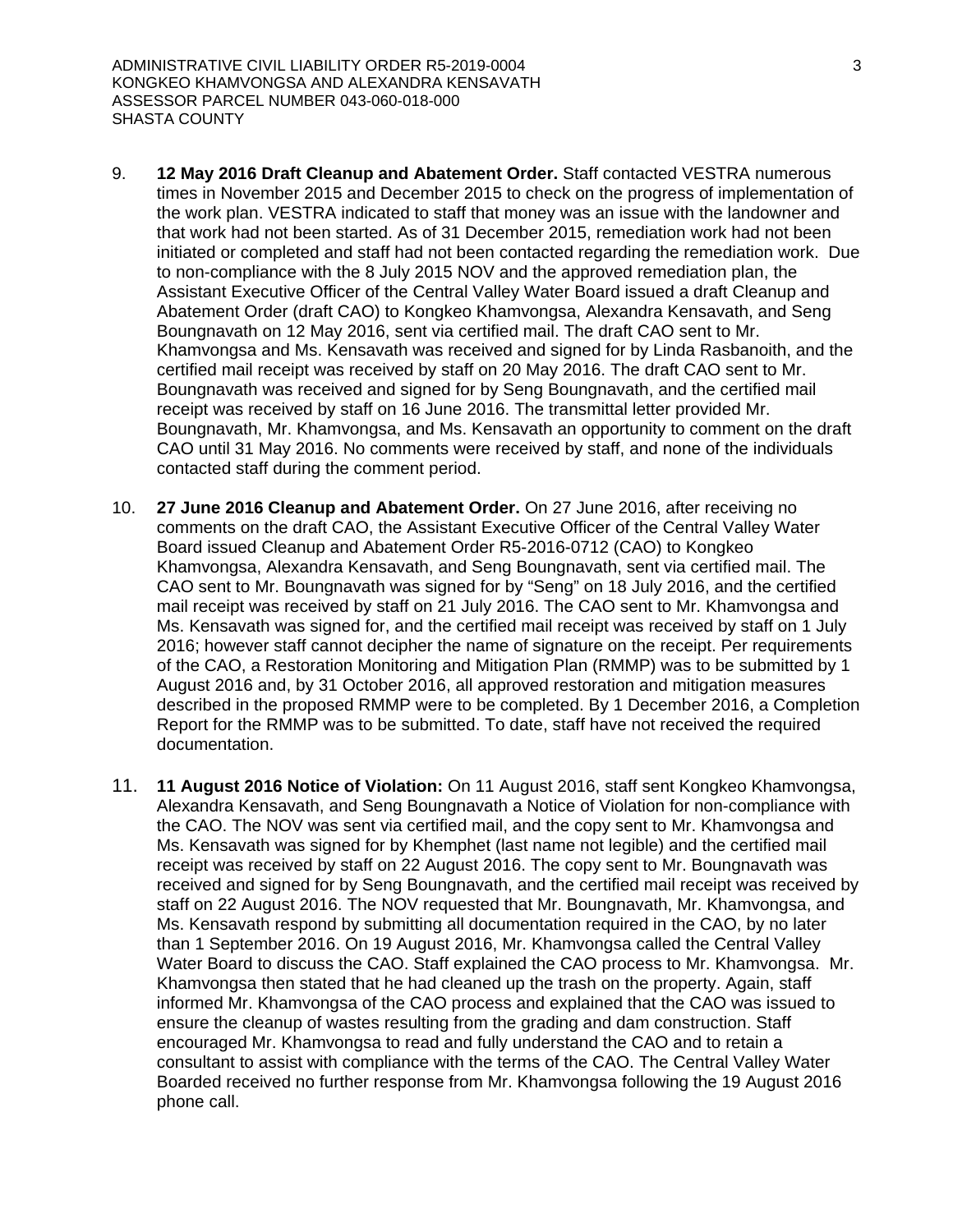- 12. **13 February 2017 Notice of Violation**: On 13 February 2017, staff sent Kongkeo Khamvongsa, Alexandra Kensavath, and Seng Boungnavath a second Notice of Violation for non-compliance with the CAO. The NOV was sent via certified mail, and the copy sent to Mr. Khamvongsa and Ms. Kensavath was signed for by Linda Rasbanoith, and the certified mail receipt was received by staff on 22 February 2017. The copy sent to Mr. Boungnavath was received and signed for by "Seng" on 17 February 2017, and the certified mail receipt was received by staff on 22 February 2017. The NOV requested that Mr. Boungnavath, Mr. Khamvongsa, and Ms. Kensavath respond by submitting all documentation required in the final CAO, by no later than 6 March 2017. To date, staff have not received a response or the required documentation.
- 13. **18 August 2017 Inspection**: On 18 August 2017, staff conducted a follow-up Site inspection. The Site conditions were similar to those observed in the initial 20 March 2015 inspection. No restoration or remediation work had been completed at the Site and the conditions of the CAO had not been met. As a result, the Site continued to pose a risk of sediment erosion and discharge to tributaries of Fidler Creek. In addition, the Dischargers had expanded their cultivation area to three additional areas beyond what was originally documented in 2015 and steps to install proper best management practices had not been conducted.
- 14. **25 April 2018 Notice of Violation**: On 25 April 2018, staff sent Kongkeo Khamvongsa, Alexandra Kensavath, and Seng Boungnavath a third NOV for non-compliance with the final CAO. The NOV was sent via certified mail. The NOV requested that Mr. Boungnavath, Mr. Khamvongsa, and Ms. Kensavath respond by submitting all documentation required in the final CAO, by no later than 25 May 2018. The document was returned to the Central Valley Water Board as undeliverable to Ms. Kensavath's and Mr. Boungnavath's addresses. On 16 June 2018, the document was delivered via certified mail and picked up by Mr. Khamvongsa. After several failed certified mailing attempts to Ms. Kensavath, the Central Valley Water Board called Mr. Khamvongsa on 26 July 2018 to inquire if he received mailings addressed to him, and if he had any contact information for Ms. Kensavath. Mr. Khamvongsa stated that he did receive the mailings but did not have any current contact or mailing information for Ms. Kensavath. On 17 August 2018, Central Valley Water Board staff received a return mailing, addressed to Alexandra Kensavath, with a forwarding address of 594 Iris Drive, Redding, California, 96002 affixed to the package. On 19 September 2018, staff mailed the 25 April 2018 NOV via certified mail and first-class mail to the forwarding address. The document was returned to the Central Valley Water Board as undeliverable to Ms. Kensavath on 10 October 2018. On 15 October 2018, staff sent the NOV package to a fourth address associated to Ms. Kensavath, located at 1024 E. Commerce Ave, Fresno, California, 93706 where staff successfully located her. On 18 October 2018, Ms. Kensavath received and signed for the mailings. Staff have not received a response from Alexandra Kensavath.
- 15. **13 November 2018 Administrative Civil Liability Complaint No. R5-2018-0529 (Complaint)**: On 13 November 2018, the Assistant Executive Officer of the Central Valley Water Board issued the Complaint to Mr. Khamvongsa and Ms. Kensavath.
- 16. On 23 November 2018, the Complaint was delivered via USPS certified mail and picked up by Mr. Khamvongsa.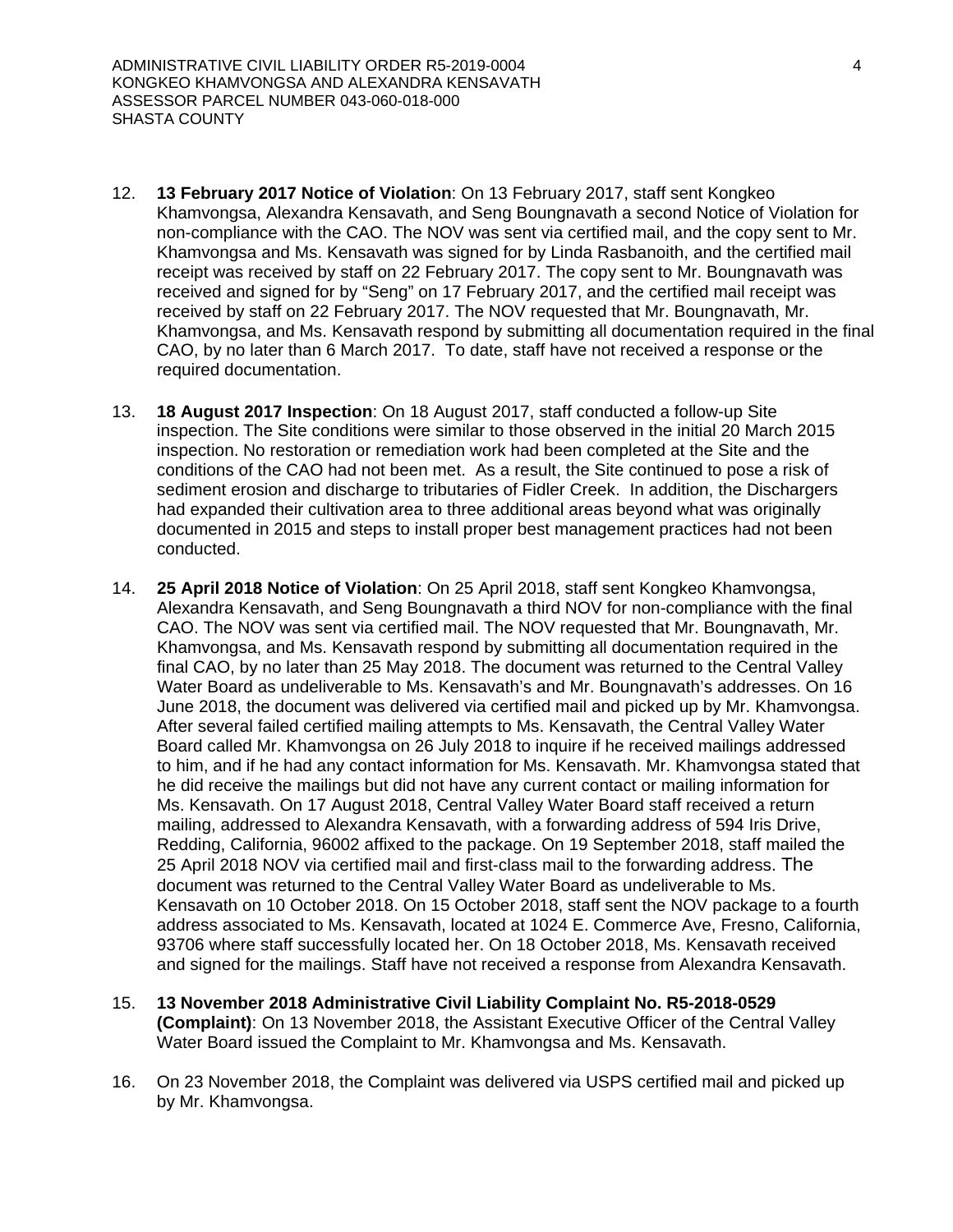- 17. Staff attempted to provide service of the Complaint to Ms. Kensavath via USPS certified mail to the two addresses where Ms. Kensavath had previously received mail, one in Fresno and one in Banning. Staff also mailed the Complaint via first-class mail to Ms. Kensavath's Fresno and Banning addresses with two copies of a Notice of Acknowledgement and selfaddressed, postage-prepaid envelopes for Ms. Kensavath to mail the Acknowledgment to Central Valley Water Board staff. After several attempts at delivery, both Complaint packages sent via certified mail were returned to staff at the Central Valley Water Board. The first-class mail has not been returned to staff and is presumed to have been delivered. Staff did not receive a completed Notice of Acknowledgment from Ms. Kensavath.
- 18. Additionally, staff from the Central Valley Water Board sent the Complaint to Ms. Kensavath by process server for personal service at her Fresno address. Between 28 November 2018 and 3 December 2018, the process server attempted personal service of the Complaint on four separate occasions, including one attempt on 30 November 2018, during which the process server made contact with a minor at the residence who indicated Ms. Kensavath was not available. On 29 November 2018, 1 December 2018, and 3 December 2018, the process server received no answer at the residence. On 3 December 2018, the process server posted the Complaint to the front door of the property.
- 19. Subsequently, Central Valley Water Board staff published notice of the Complaint and hearing dates in the Fresno Bee newspaper once a week for four consecutive weeks. The notice was published on 27 December 2018, 3 January 2019, 10 January 2019, and 17 January 2019. The publication provided Ms. Kensavath until 31 January 2019 to contact Central Valley Water Board staff. Ms. Kensavath contacted staff on 28 January 2019 and indicated that she received notice of the Complaint.

#### **NON- COMPLIANCE WITH CLEANUP AND ABATEMENT ORDER R5-2016-0712**

20. To date, the Dischargers have yet to complete any of the requirements outlined in the CAO. Table 1 outlines all of the potential violations associated with the CAO.

| Potential Violations - Non-Compliance with Cleanup and Abatement Order<br>R5-2016-0712 |                 |                             |                                          |  |  |  |
|----------------------------------------------------------------------------------------|-----------------|-----------------------------|------------------------------------------|--|--|--|
| <b>Requirement</b>                                                                     | <b>Due Date</b> | <b>Water Code Violation</b> | <b>Maximum Per Day</b><br><b>Penalty</b> |  |  |  |
|                                                                                        |                 |                             |                                          |  |  |  |
| RMMP* Submission                                                                       | 1 October 2016  | 13268                       | \$1,000                                  |  |  |  |
|                                                                                        |                 |                             |                                          |  |  |  |
| <b>RMMP Completion</b>                                                                 | 31 October 2016 | 13350                       | \$5,000                                  |  |  |  |
|                                                                                        |                 |                             |                                          |  |  |  |
| <b>RMMP Completion</b><br>Report                                                       | 1 December 2016 | 13268                       | \$1,000                                  |  |  |  |

Table 1. Potential violations associated with non-compliance with Cleanup and Abatement Order R5-2016-0712

\*Restoration Monitoring and Mitigation Plan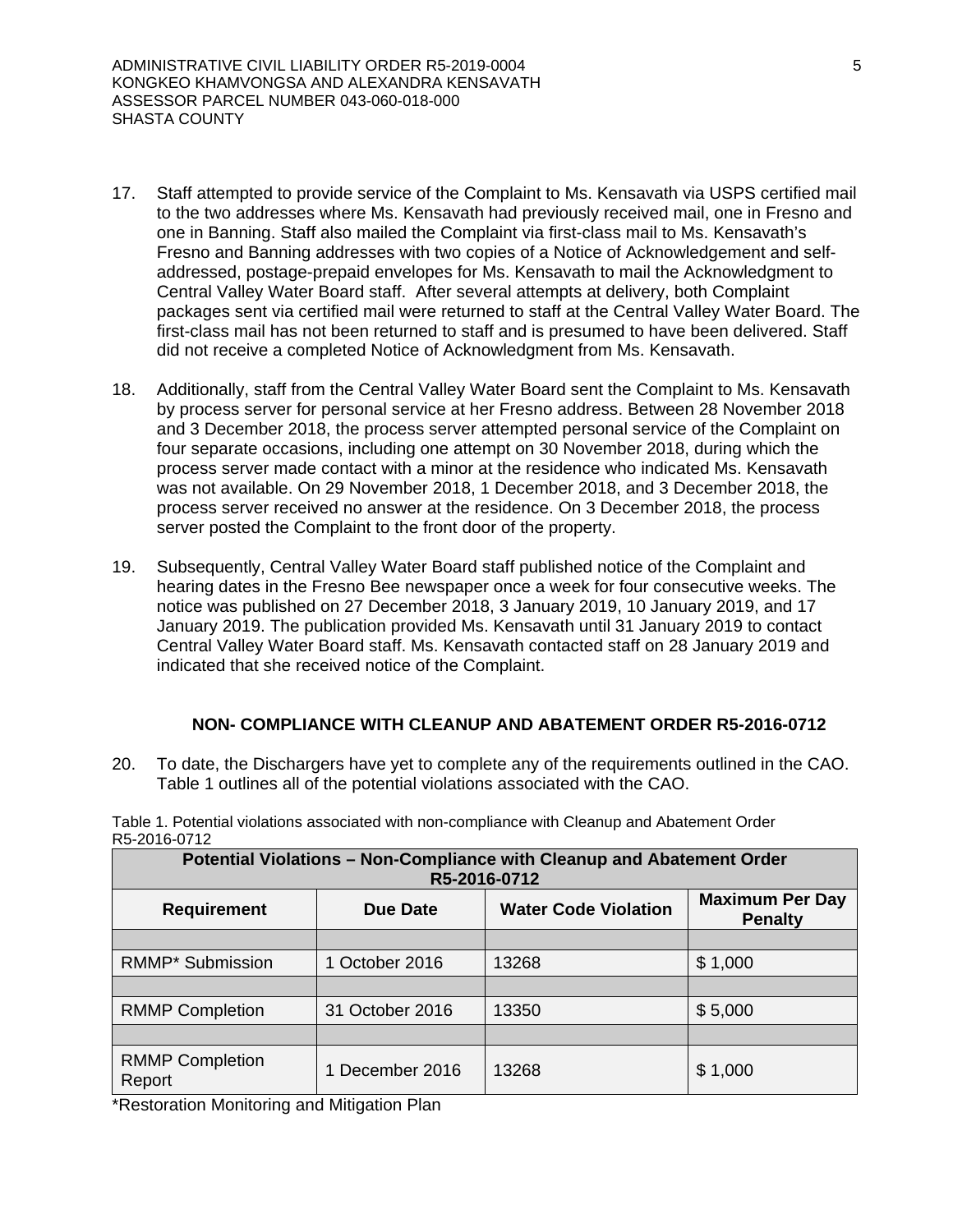- 21. As outlined in Table 1 (above), the Dischargers are potentially in violation of three requirements of the final CAO. Water Code sections 13350 and 13268 authorize the Central Valley Water Board to impose civil liabilities in the amounts listed in Table 1 on a per day basis for each of the violations.
- 22. The Dischargers were given opportunity to comment on the requirements of the draft CAO. Comments were not received by the Dischargers on the requirements of the draft CAO, therefore CAO R5-2016-0712 was issued on 27 June 2016.
- 23. To date, Central Valley Water Board staff have not received the materials requested in the Notice of Violation letters that were sent to the Dischargers on 11 August 2016, 13 February 2017, and 25 April 2018, notifying the Dischargers that they were in violation of the CAO, and to the knowledge of Central Valley Water Board staff, the Dischargers have not completed any of the required actions in the CAO.
- 24. Based on the above information, the Central Valley Water Board imposes administrative civil liability based on one violation of the CAO as authorized by Water Code section 13350 for failure to complete a Restoration, Monitoring, and Mitigation Plan, beginning from 31 October 2016, the required date of completion.

### **VIOLATION**

- 25. **Violation:** The Dischargers failed to comply with CAO R5-2016-0712, issued on 27 June 2016. The Dischargers failed to comply with any of the requirements outlined in the CAO, which included the requirement to implement and complete a Restoration Monitoring and Mitigation Plan by 31 October 2016.
- 26. **Responsible Parties:** Kongkeo Khamvongsa and Alexandra Kensavath, as the property owners, operators, and responsible parties named in the CAO, are liable for the conditions of the Site and are responsible for complying with the CAO. As previously mentioned, the Central Valley Water Board is only imposing administrative civil liability against Kongkeo Khamvongsa and Alexandra Kensavath in this Order.<sup>[1](#page-5-0)</sup> Kongkeo Khamvongsa and Alexandra Kensavath had the legal ability and legal responsibility to comply with the CAO to clean up and abate any discharges or threatened discharge of waste into the waters of the state from the Site, failed to do so, and expanded the cultivation area without performing any of the restoration and remediation required to stabilize the Site.

### **ADMINISTRATIVE CIVIL LIABILITY PROVISIONS**

27. Water Code section 13350 states, in relevant part:

(a) A person who (1) violates a cease and desist order or cleanup and abatement order hereafter issued, reissued, or amended by a regional board or the state board, or (2) in

<span id="page-5-0"></span> <sup>1</sup> The Central Valley Water Board reserves its right to take any enforcement actions authorized by law for violations of Cleanup and Abatement Order R5-2016-0712.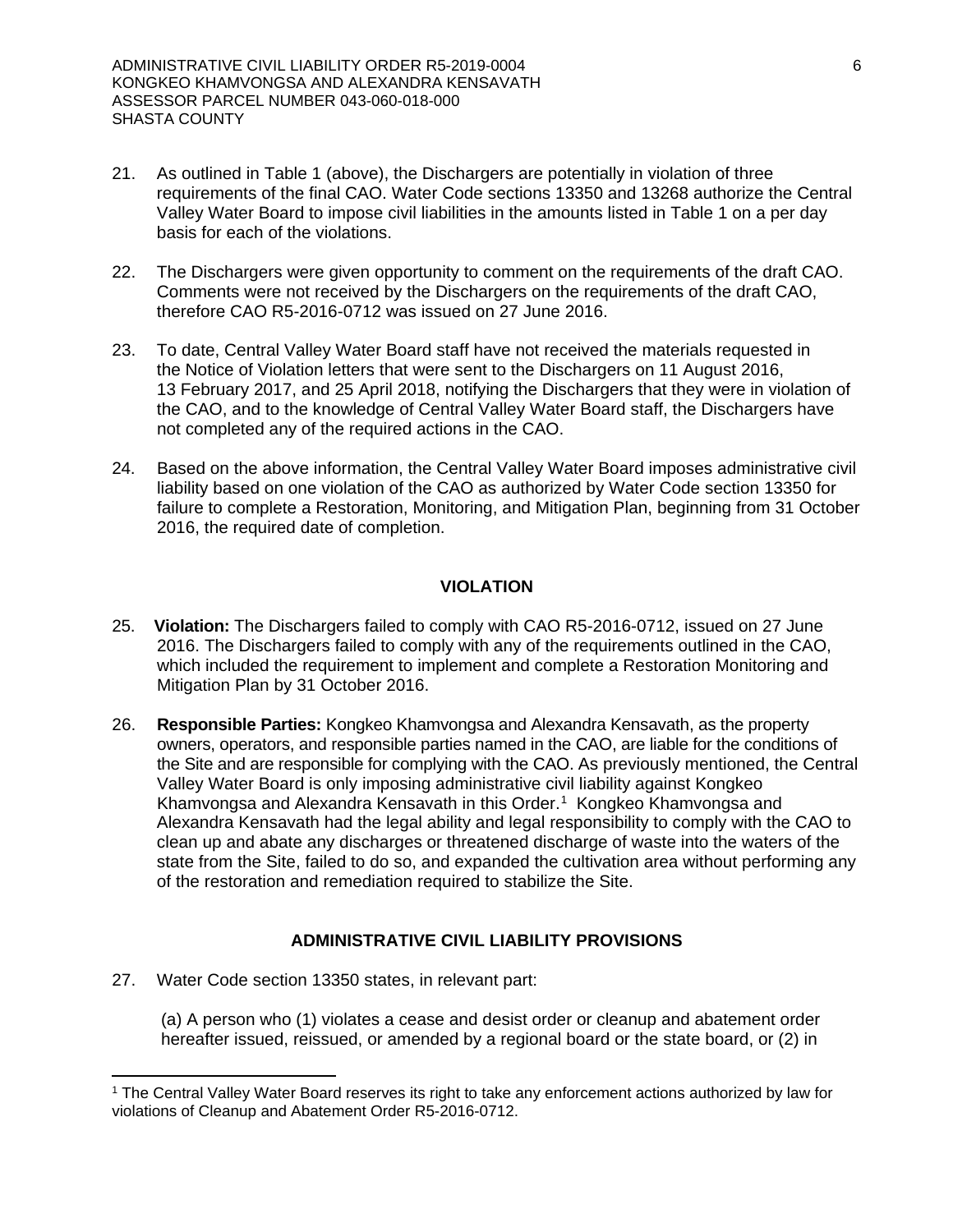violation of a waste discharge requirement, waiver condition, certification, or other order or prohibition issued, reissued, or amended by a regional board or the state board, discharges waste, or causes or permits waste to be deposited where it is discharged, into the waters of the state . . . shall be liable civilly, and remedies may be proposed, in accordance with subdivision (d) or (e). . . .

(e) The state board or a regional board may impose civil liability administratively pursuant to Article 2.5 (commencing with Section 13323) of Chapter 5 either on a daily basis or on a per gallon basis, but not on both. (1) The civil liability on a daily basis shall not exceed five thousand dollars (\$5,000) for each day the violation occurs. (A) When there is a discharge, and a cleanup and abatement order is issued, except as provided in subdivision (f), the civil liability shall not be less than five hundred dollars (\$500) for each day in which the discharge occurs and for each day the cleanup and abatement order is violated. (B) When there is no discharge, but an order issued by the regional board is violated, except as provided in subdivision (f), the civil liability shall not be less than one hundred dollars (\$100) for each day in which the violation occurs. . .

(f) A regional board shall not administratively impose civil liability in accordance with paragraph (1) of subdivision (e) in an amount less than the minimum amount specified, unless the regional board makes express findings setting forth the reasons for its action based upon the specific factors required to be considered pursuant to Section 13327.

The Violation alleged herein is subject to liability in accordance with Water Code section 13350.

#### **CALCULATION OF CIVIL LIABILITIES UNDER WATER CODE SECTION 13350 FOR THE VIOLATION**

#### **Maximum Civil Liability for Violation of a CAO:**

- 28. Per Water Code section 13350, civil liability administratively imposed by the Central Valley Water Board shall not exceed \$5,000 per day per violation. Staff utilized the required RMMP completion date of 31 October 2016 as a start date and used 13 November 2018, the date the Complaint was issued, as an end date for purposes of calculating the Dischargers' administrative civil liability. Therefore, the maximum statutory liability that may be assessed pursuant to section 13350 is \$3,720,000.
- 29. The Complaint, using the alternate approach in the 2010 Enforcement Policy, based the maximum civil liability on a reduced number of days of violation. The 2010 Enforcement Policy includes the ability for staff to use an alternative approach to calculate the penalty. Under the alternative approach, for violations that last more than thirty (30) days the liability shall not be less than an amount that is calculated based on an assessment of the initial Total Base Liability Amount for the first day of the violation, plus an assessment for each five day period of violation until the 30th day, plus an assessment of one day for each thirty (30) days of violation thereafter, provided that this amount is no less than the per day economic benefit, if any, resulting from the violation. For these cases, the Central Valley Water Board must make express findings that the violation: (1) is not causing daily detrimental impacts to the environment or the regulatory program; or (2) results in no economic benefit from the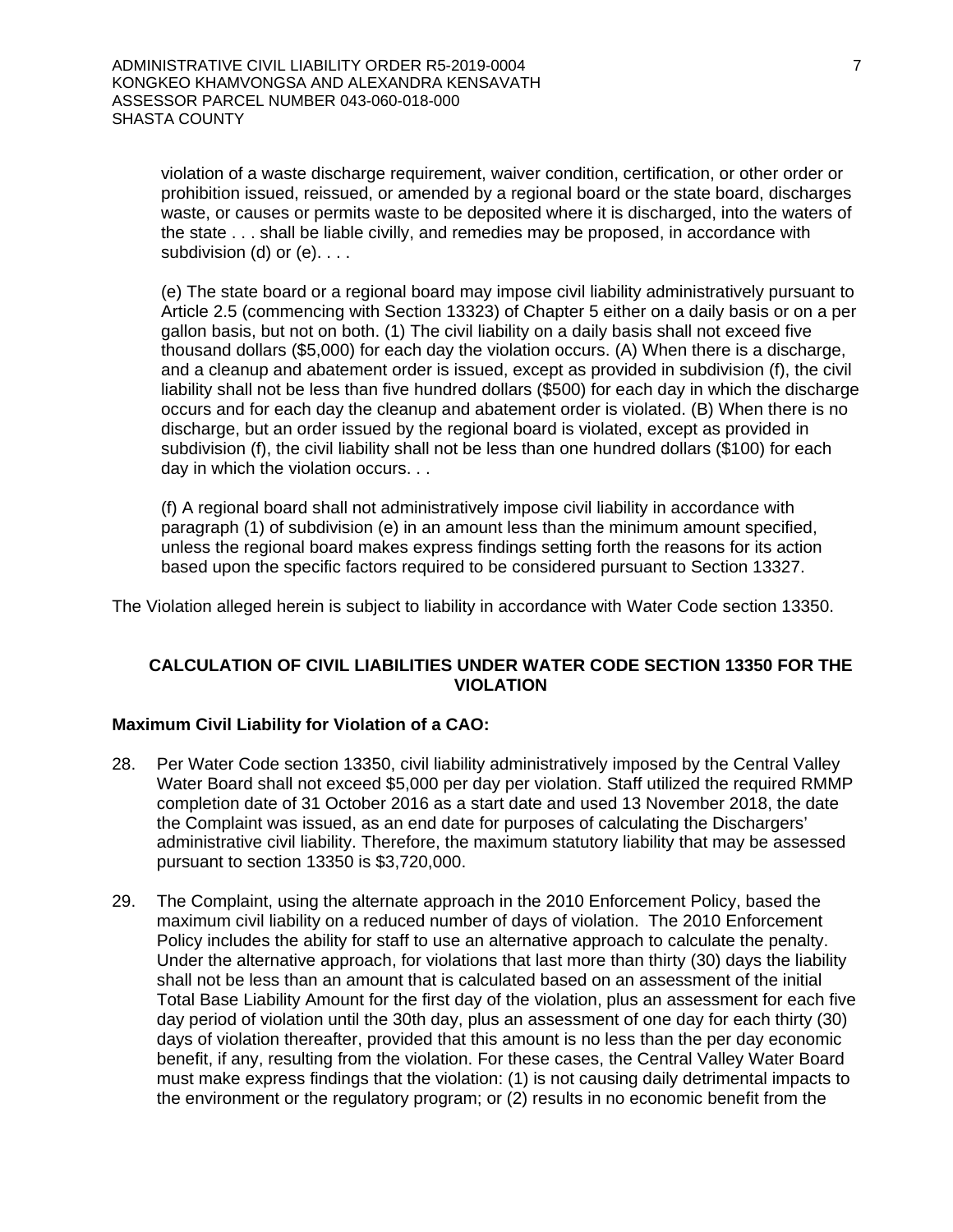illegal conduct that can be measured on a daily basis; or (3) occurred without the knowledge or control of the violator, who therefore did not take action to mitigate or eliminate the violation. Staff has determined the Dischargers' failure to submit and complete a RMMP did not result in an economic benefit that can be measured on a daily basis. Therefore, staff utilized the alternate approach to penalty calculation for multiple day violations provided in the 2010 Enforcement Policy, resulting in 30 days of violation. As a result, the Complaint put the Dischargers on notice that the maximum administrative civil liability that may be assessed pursuant to section 13350 is \$150,000.

30. The 2010 Enforcement Policy states that the applicable statute sets the maximum liability, and the 2017 Enforcement Policy clarifies that the maximum liability does not include any reduction in the number of days for multiple day violations. However, because the Dischargers were put on notice that the maximum amount that the Board could impose was \$150,000, the maximum administrative civil liability that may be assessed by the Board at the February hearing is **one hundred fifty thousand dollars (\$150,000)**

#### **Minimum Civil Liability for Violation of a CAO:**

- 31. As provided above in paragraph 22, Water Code section 13350 requires a minimum daily penalty of \$500 per day for each day there is a CAO violation and a discharge occurs, and \$100 per day for each day there is a CAO violation without a discharge. Due to the Dischargers' failure to implement the requirements of the final CAO, it is reasonable to conclude that discharges of wastes to waters of the State occurred and that the beneficial uses of receiving waters were impacted. Central Valley Water Board staff, however, do not have sufficient information to determine how many days during the violation period that discharges occurred, nor can staff estimate volume of sediment-laden water discharged from the Site. Accordingly, staff used the daily statutory minimum of \$100 per day utilizing the alternative approach to penalty calculation for multiple day violations per the 2010 Enforcement Policy, resulting in 30 days of violation. Therefore, the statutory minimum under Water Code section 13350 is **three thousand dollars (\$3,000)**.
- 32. Additionally, the Enforcement Policy provides that civil liability, at a minimum, must be assessed at a level that recovers the economic benefits, if any, derived from the acts that constitute the violation. Using the US EPA's BEN model and highly conservative calculations for total delayed and avoided costs, the economic benefit gained by non-compliance is calculated to be approximately **\$3,037** which becomes the minimum civil liability which must be assessed pursuant to section 13350 and the Enforcement Policy. In addition, the Enforcement Policy requires that the minimum liability imposed be at least 10% higher than the economic benefit so that liabilities are not construed as the cost of doing business and provide a meaningful deterrent to future violations, which is calculated to be approximately **\$3,341**.
- 33. Accordingly, the minimum liability that the Central Valley Water Board should impose for the Violation, in accordance with Enforcement Policy, is **three thousand three-hundred and forty-one dollars (\$3,341)**.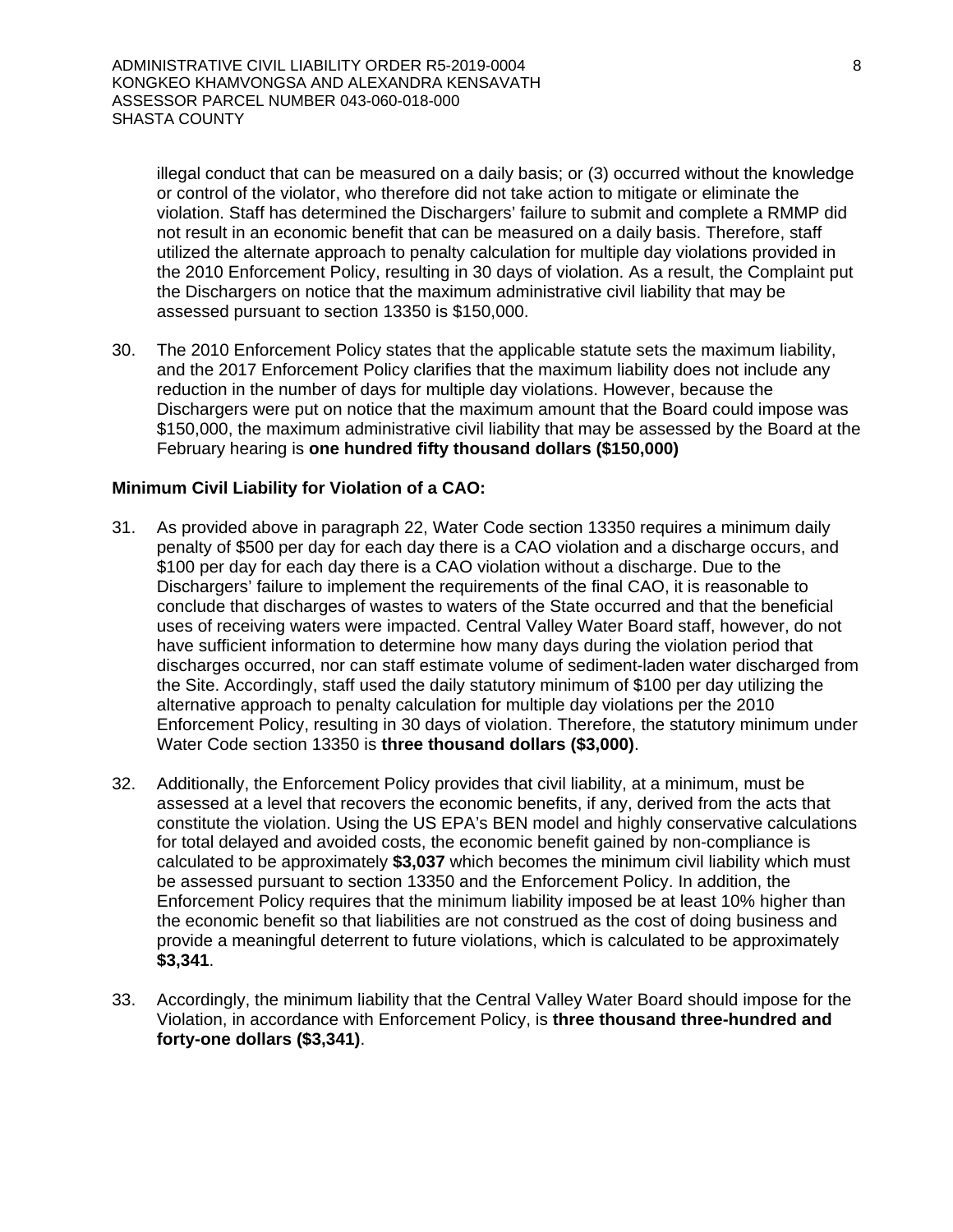#### **ADMINISTRATIVE CIVIL LIABILITY**

- 34. Pursuant to Water Code section 13327, in determining the amount of any civil liability imposed, the Board is required to take into account the nature, circumstances, extent, and gravity of the violations, whether the discharges are susceptible to cleanup or abatement, the degree of toxicity of the discharges, and, with respect to the violator, the ability to pay, the effect on its ability to continue its business, any voluntary cleanup efforts undertaken, any prior history of violations, the degree of culpability, economic benefit or savings, if any, resulting from the violations, and other matters that justice may require.
- 35. The State Water Board, the Regional Water Quality Control Boards (Regional Water Boards), and the Office of Enforcement (OE) rely on the Enforcement Policy as a regulatory document to bring enforcement actions for violations of California's water quality laws. The "2010 Enforcement Policy" version, adopted in 2009 and approved in 2010, directs the State Water Board to "review and revise" the Enforcement Policy every five years. (State Water Board, Water Quality Enforcement Policy (2010), p. 31, §8.) Pursuant to that directive, the State Water Board approved the 2017 amendments ("2017 Enforcement Policy") on 4 April 2017, and on 5 October 2017 the 2017 Enforcement Policy became effective.
- 36. The State and Regional Water Boards and OE should rely on the version of the Enforcement Policy's substantive requirements in effect at the time of the violation to prosecute any violations. The Violation occurred on 31 October 2016, prior to the effective date of the 2017 Enforcement Policy. Therefore, substantive changes from the 2017 Enforcement Policy will not be applied and the 2010 Enforcement policy will be utilized. However, several nonsubstantive changes contained in the 2017 Enforcement Policy can be utilized when bringing enforcement actions that are related to conduct prior to the 2017 Enforcement Policy's effective date. Changes that are clarifications or procedural changes can be applied immediately and will be applied to the Violation accordingly.
- 37. This administrative civil liability was derived from the use of the penalty methodology in the Enforcement Policy, as explained in detail in Attachment A to this Order. The civil liability takes into account such factors as the Dischargers' culpability, history of violations, ability to pay and continue in business, and other factors as justice may require.
- 38. As described above, the maximum penalty that can be imposed against the Dischargers for the Violation is **\$150,000,** and the minimum penalty, in accordance with the Enforcement Policy and Water Code section 13350 is **\$3,341**. Based on consideration of the above facts, after applying the penalty methodology, and considering the Dischargers' ability to pay, the Central Valley Water Board finds that civil liability shall be imposed administratively against the Dischargers in the amount of **\$150,000**. The specific factors considered in this penalty are detailed in Attachment A of this Order.
- 39. Notwithstanding the issuance of this Order, the Central Valley Water Board retains the authority to assess additional penalties for violations of the final CAO for which penalties have not yet been assessed or for violations that may subsequently occur.
- 40. Issuance of this Administrative Civil Liability Order to enforce Water Code Division 7, Chapter 5.5 is exempt from the provisions of the California Environmental Quality Act (Pub. Resources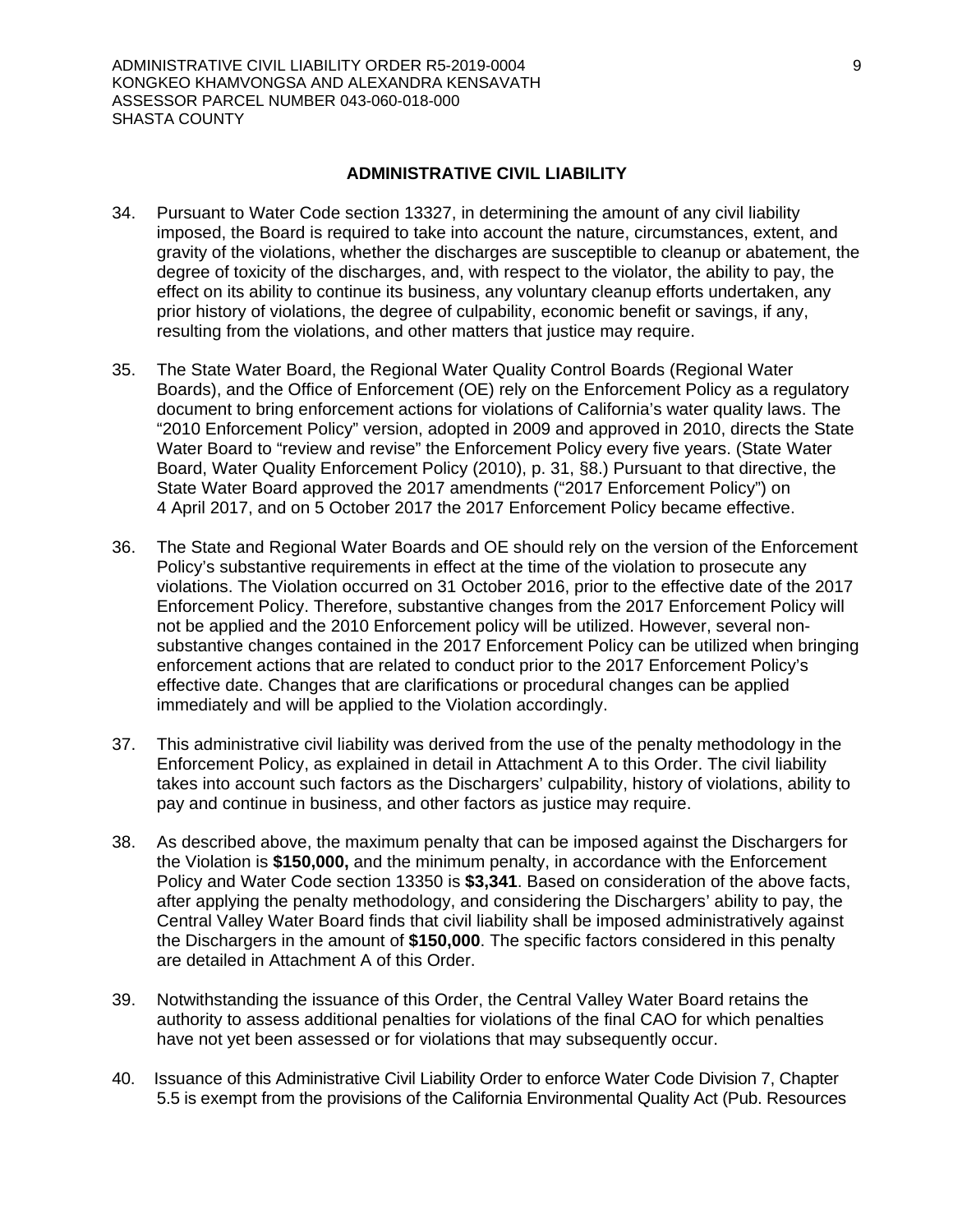Code § 21000 et seq.), in accordance with California Code of Regulations, title 14, sections 15307, 15308, 15321(a)(2) and all applicable law.

### **IT IS HEREBY ORDERED, pursuant to Water Code sections 13323 and 13350 that:**

- 1. **No later than 30 days from the date on which this Order is issued**, Kongkeo Khamvongsa and Alexandra Kensavath shall pay **one hundred fifty thousand dollars (\$150,000)**. The liability imposed is based upon a review of the factors cited in Water Code section 13327 and the State Water Resources Control Board's 2010 Water Quality Enforcement Policy, and includes consideration of the economic benefit or savings resulting from the violations.
- 2. Payment shall be made to the Waste Discharge Permit Fund (in accordance with Water Code section 13350 (k)) and shall be remitted to the Central Valley Water Board at 11020 Sun Center Drive, Suite 200, Rancho Cordova, California, 95670-6114.

Any person aggrieved by this action of the Central Valley Water Board may petition the State Water Board to review the action in accordance with Water Code section 13320 and California Code of Regulation, title 23, sections 2050 and following. The State Water Board must receive the petition by 5:00 p.m., 30 days after the date of this Order, except that if the thirtieth day following the date of this Order falls on a Saturday, Sunday, or state hoilday, the petition must be received by the State Water Board by 5:00 p.m. on the next business day. Copies of the law and regulations applicable to filing petitions may be found on the Internet at:

[http://www.waterboards.ca.gov/public\\_notices/petitions/water\\_quality](http://www.waterboards.ca.gov/public_notices/petitions/water_quality)

or will be provided upon request.

I, Patrick Pulupa, , Executive Officer, do hereby certify the foregoing is a full, true, and correct copy of an Order adopted by the California Regional Water Quality Control Board, Central Valley Region, on 7 February 2018.

> \_\_\_\_\_\_\_\_\_\_\_\_\_\_\_\_\_\_\_\_\_\_\_\_\_\_\_\_\_\_\_ PATRICK PULUPA, Executive Officer

Attachment A: Penalty Calculations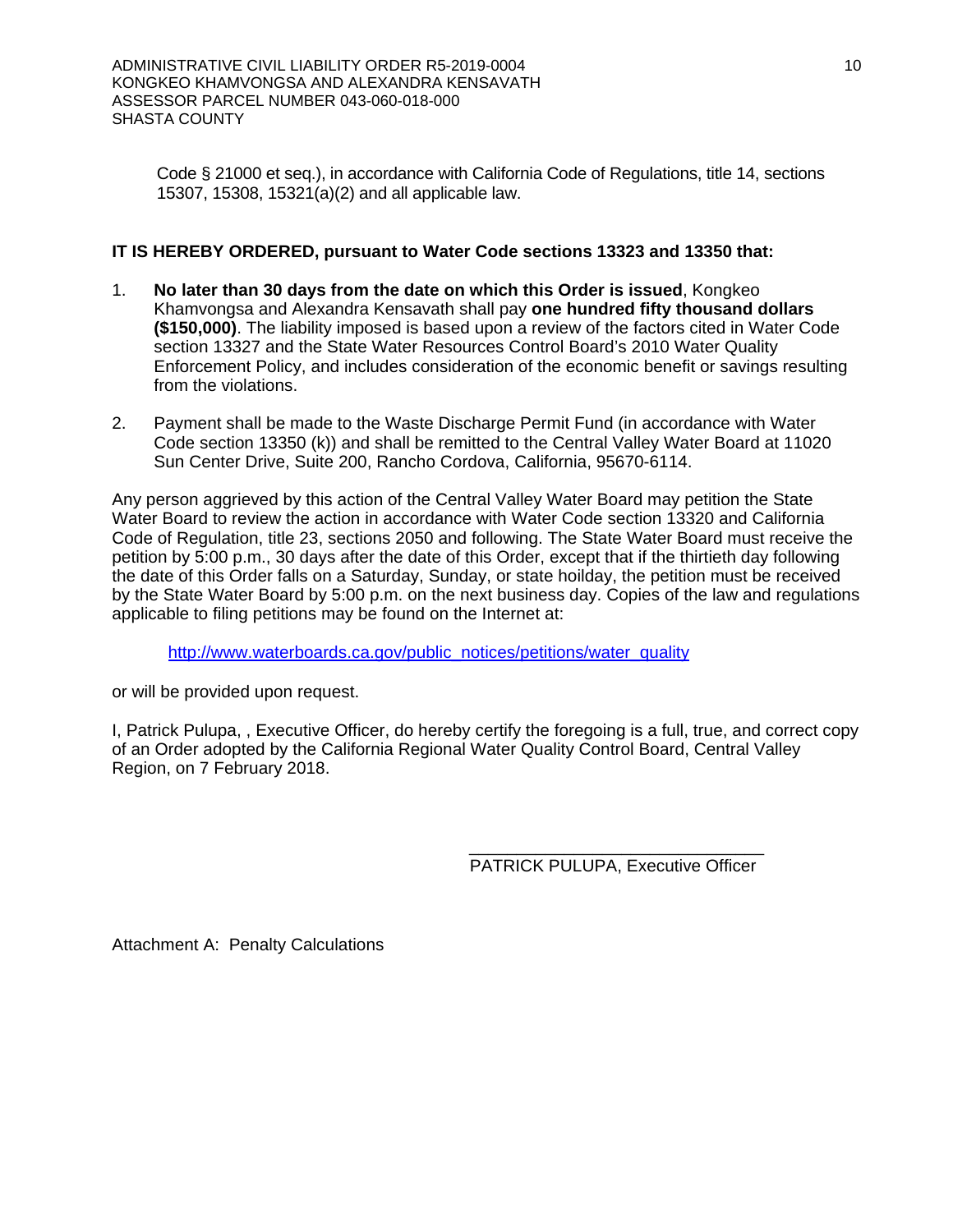### **Attachment A – ACL Order No. R5-2019-0004 Specific Factors Considered for Administrative Civil Liability Kongkeo Khamvongsa and Alexandra Kensavath Parcel Number 043-060-018-000, Shasta County**

The State Water Resource Control Board's *Water Quality Enforcement Policy* (Enforcement Policy) establishes a methodology for determining administrative civil liability by addressing the factors that are required to be considered under California Water Code section 13350, subdivision (e). Each factor of the nine-step approach is discussed below, as is the basis for assessing the corresponding score.

The 2010 Enforcement Policy was adopted in 2009, approved in 2010 and still remains in effect for violations that occurred prior to the effective date of the 2017 Enforcement Policy<sup>1</sup>. The terms of the 2010 Enforcement Policy direct the State Water Board to "review and revise" the Enforcement Policy every five years. (State Water Board, Water Quality Enforcement Policy (2010), p. 31, §8.) Pursuant to that directive, the board approved the 2017 amendments ("2017 Enforcement Policy") on 4 April 2017, and the 2017 Enforcement Policy became effective on October 5, 2017[2.](#page-10-1)

The Water Boards and Office of Enforcement (OE) should rely on the version of the Enforcement Policy's substantive requirements in effect at the time of the violation to prosecute any violations. Several aspects of the 2017 Enforcement Policy can be utilized when bringing enforcement actions that are related to conduct prior to the 2017 Enforcement Policy's effective date. Changes that are clarifications or procedural changes can be applied immediately. Substantive changes, in contrast, can only be applied to violations that occur after the effective date of the 2017 Enforcement Policy.

The Violation occurred on 31 October 2016, prior to the effective date of the 2017 Enforcement Policy. Therefore, substantive changes from the 2017 Enforcement Policy will not be applied and the 2010 Enforcement policy will be utilized. However, clarifications or procedural changes from the 2017 Enforcement Policy have been incorporated herein.

## **VIOLATION – NON-COMPLIANCE WITH CLEANUP AND ABATEMENT ORDER R5-2016- 0712**

## **Step 1 – Actual or Potential for Harm for Discharge Violations**

The Enforcement Policy states that calculating the actual harm or potential for harm of discharge violations is the initial step for discharge violations. In this case, this factor does not

<span id="page-10-0"></span> $\overline{a}$ <sup>1</sup> Guidance on the application of the 2017 Enforcement Policy, as compared to the 2010 Enforcement Policy can be found at:

https://www.waterboards.ca.gov/water\_issues/programs/enforcement/docs/2017/final\_enforcement\_policy\_memo .pdf

<span id="page-10-1"></span><sup>&</sup>lt;sup>2</sup> The 2017 Enforcement Policy can be found at:

https://www.waterboards.ca.gov/board\_decisions/adopted\_orders/resolutions/2017/040417\_9\_final%20adopted% 20policy.pdf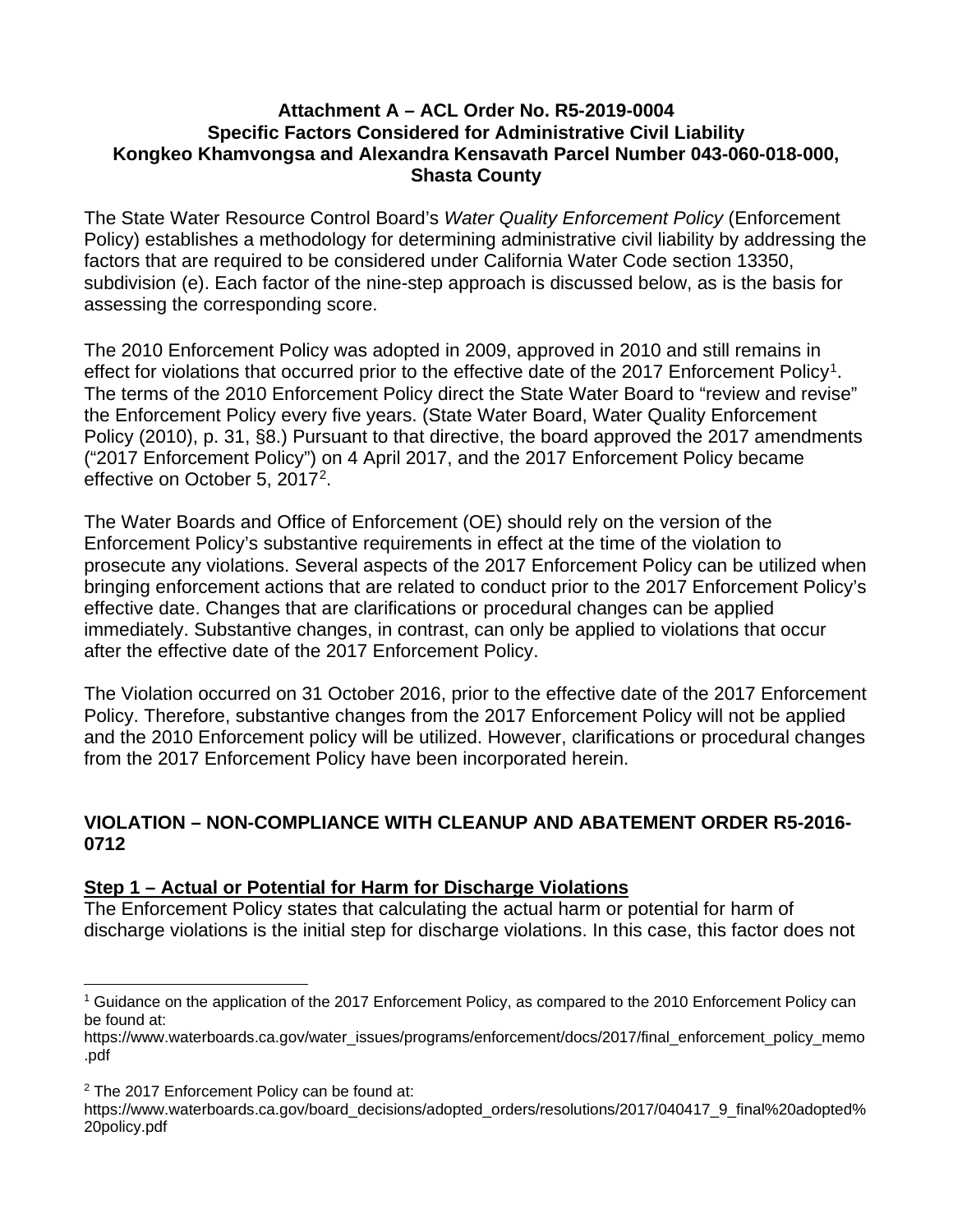apply because the violation is for non-compliance with the issued Cleanup and Abatement Order (final CAO), a non-discharge violation.

### **Step 2 – Assessments for Discharge Violations**

This step addresses per gallon and per day assessments for discharge violations. In this case, this factor does not apply because the violation is for non-compliance with the issued final CAO, a non-discharge violation.

## **Step 3 – Per Day Assessment for Non-Discharge Violation**

The Central Valley Water Board shall calculate an initial liability factor for each non-discharge violation, considering Potential for Harm and the extent of deviation from applicable requirements. While non-discharge violations may not directly or immediately impact beneficial uses, they harm or undermine the regulatory program. Using the matrix set forth in Table 3, a Per Day Factor multiplier is determined. The per day assessment for non-discharge violation is determined by multiplying the Per Day Factor by the maximum per day amount allowed under the California Water Code.

### Potential for Harm

The definitions for Minor, Moderate, and Major Potential for Harm were considered substantive changes in the 2017 enforcement policy, therefore the potential for harm categories from the 2010 enforcement policy were used and are as follows:

Minor – The characteristics of the violation present only a minor threat to beneficial uses, and/or the circumstances of the violation indicate a minor potential for harm.

Moderate – The characteristics of the violation present a substantial threat to beneficial uses, and/or the circumstances of the violation indicate a substantial potential for harm. Most incidents would be considered to present a moderate potential for harm.

Major – The characteristics of the violation present a particularly egregious threat to beneficial uses, and/or the circumstances of the violation indicate a very high potential for harm. Additionally, non-discharge violations involving particularly sensitive habitats, should be considered major.

The Dischargers failed to implement requirements of the final CAO, including implementation of a Restoration, Monitoring, and Mitigation Plan (RMMP) to mitigate the potential for discharges to waters of the State. By not implementing the requirements of the final CAO, the Site continues to discharge or threatens to discharge earthen materials, soil, and sediment to surface waters of the State, impacting water quality and the Beneficial Uses of receiving waters. As documented during the Site inspections (Appendix 2 of Attachment B, and Appendix 3 of Attachment E), the discharges or threat of discharges to Class III tributaries of Fidler Creek, a tributary of the Middle Fork Cottonwood Creek, are a result of grading activities performed at the site for cannabis cultivation operations. Due to the extent and nature of the grading activities, erosion leading to sediment discharge has occurred, or threatens to occur, to waters of the State. Therefore, staff have determined that this violation presents a **Moderate** Potential for Harm.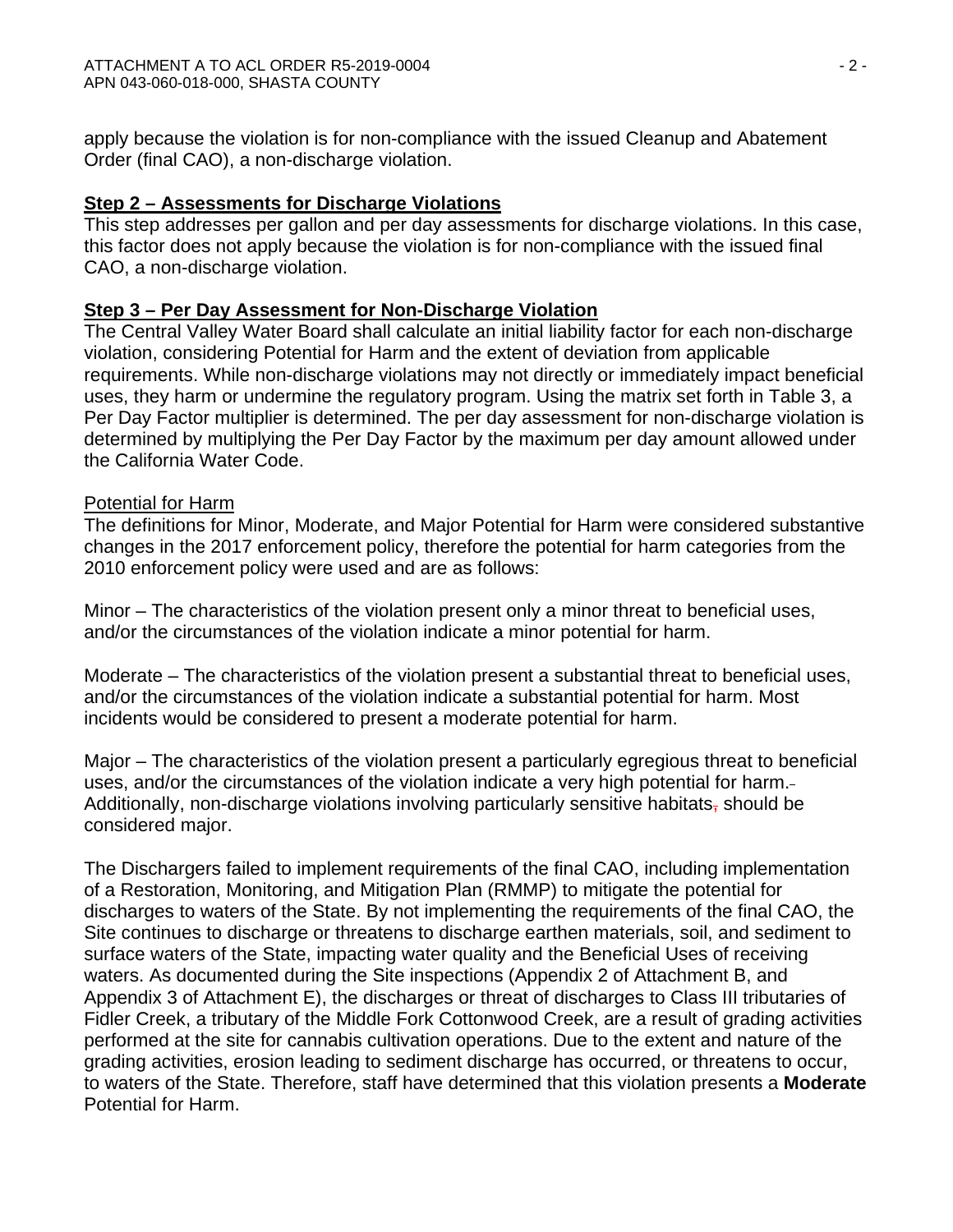### Deviation from Requirement

The Enforcement Policy provides the following categories for Deviation from Requirement:

Minor – The intended effectiveness of the requirement remains generally intact (e.g., while the requirement was not met, there is general intent by the discharger to follow the requirement).

Moderate – The intended effectiveness of the requirement has been partially compromised (e.g., the requirement was not met, and the effectiveness of the requirement is only partially achieved).

Major – The requirement has been rendered ineffective (e.g., discharger disregards the requirement, and/or the requirement is rendered ineffective in its essential functions).

The Dischargers failed to complete the required RMMP outlined in the CAO. By not completing the RMMP, a requirement of the CAO, the CAO has been rendered ineffective in its essential function. Therefore, the Deviation from Requirement for this Violation is determined to be **Major**.

### Per Day Factor

The Per Day Factor, utilizing a Moderate Potential for Harm and Major Deviation from Requirement is **0.6**. The per day factor utilized is on the higher range of Moderate Potential for Harm and Major Deviation from Requirement due to the amount of clearing and grading activities conducted at the site, which have resulted in unauthorized discharges or threatened discharges of wastes to surface waters and surface water drainage courses. Materials added on to the dam crest and downstream dam face have been subject to tension cracks and rill and gully erosion and have discharged or threaten to discharge to Fidler Creek. In addition, due to the lack of a spillway or other outlet works, the entire dam structure is at risk of overtopping and failing. These site conditions continue to discharge or present a threat of discharge to waters of the State as a result of the Dischargers' failure to perform the actions required under the final CAO.

### Days of Violation

On 27 June 2016, the Assistant Executive Officer of the Central Valley Water Board issued Cleanup and Abetment Order R5-2016-0712 to the Dischargers, which required the Dischargers to submit an RMMP and complete the restoration and mitigation measures described in the approved RMMP by 31 October 2016. To date, the Dischargers have not completed implementation of the RMMP. The Dischargers have been in violation for 744 days (using 13 November 2018, the date of Administrative Civil Liability Complaint R5-2018-0529 issuance as the end date).

Violations under Water Code section 13350 are assessed on a per day basis. However, the violations at issue qualify for the alternative approach to penalty calculation under the Enforcement Policy (page 18). Under that approach, for violations that last more than thirty (30) days, the daily assessment can be less than the calculated daily assessment, provided that it is no less than the per day economic benefit, if any, resulting from the violation. For these cases, the Central Valley Water Board must make express findings that the violation: (1) is not causing daily detrimental impacts to the environment or the regulatory program; or (2)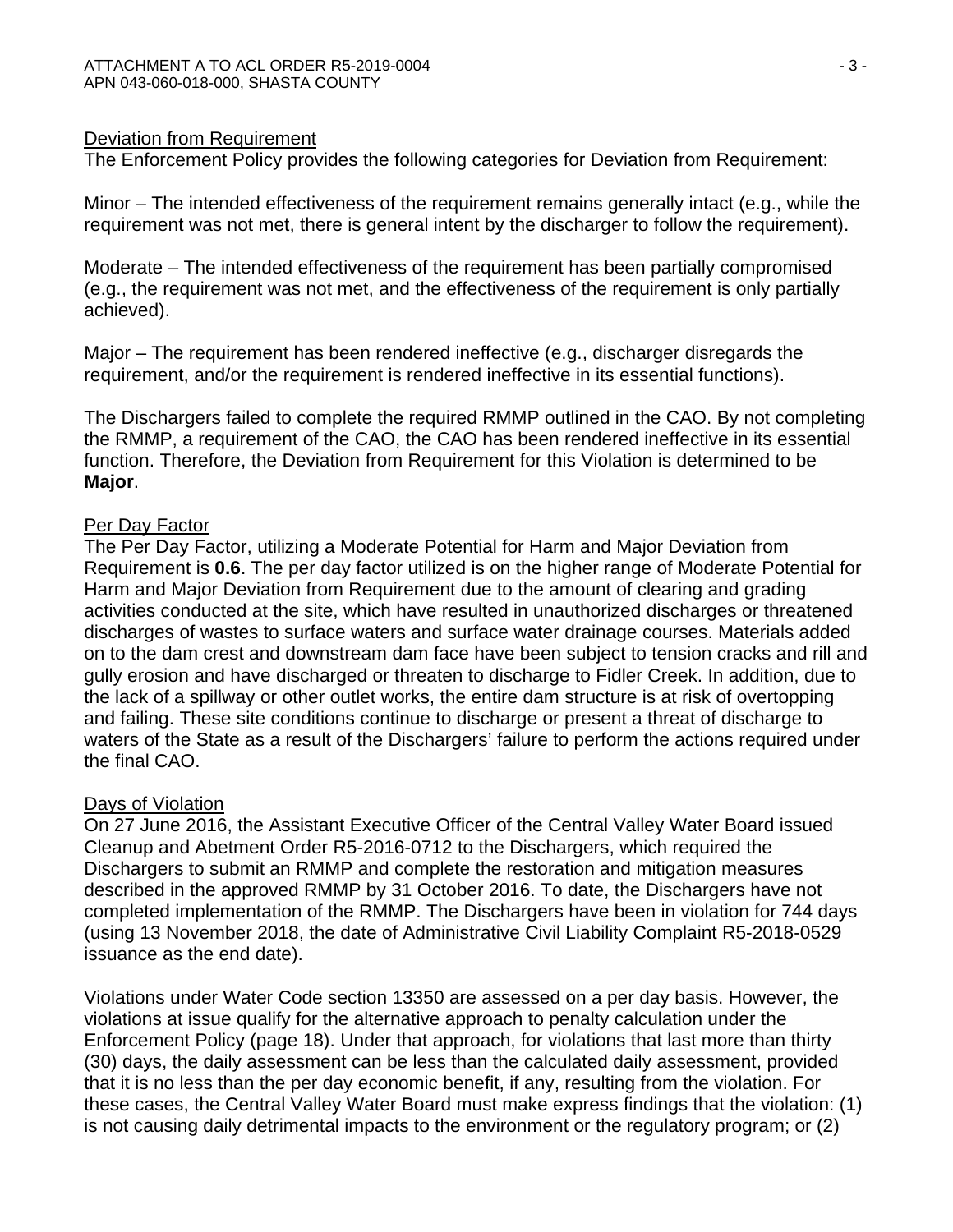results in no economic benefit from the illegal conduct that can be measured on a daily basis; or (3) occurred without the knowledge or control of the violator, who therefore did not take action to mitigate or eliminate the violation. If one of these findings is made, an alternate approach to penalty calculation for multiple day violations may be used.

Here, the Central Valley Water Board finds that the Dischargers' failure to submit and complete a RMMP results in no economic benefit that can be measured on a daily basis. Rather, the economic benefit here is associated with costs of delayed and avoided costs that would have been accrued during completion of the required actions in the final CAO, including development and completion of an approved RMMP.

The above finding justifies use of the alternate approach to penalty calculation for multiple day violations. The minimum number of days of violation to be assessed in this case under the alternate approach is 30.

## **Initial Liability Amount:**

The initial liability amount for the violation calculated on a per-day basis is as follows:

(Maximum per day liability) X (Assessed number of days) X (Per day factor)

Initial Liability: \$5,000/day X 30 days X .60 = **\$90,000**.

## **Step 4 – Adjustment Factors**

There are three additional factors to be considered for modification of the initial liability amount: the violator's culpability, efforts to clean up or cooperate with regulatory authority, and the violator's compliance history. After each of these factors is considered for the violations involved, the applicable factor should be multiplied by the proposed amount for each violation to determine the revised amount for that violation.

## **Culpability**

The changes to this factor under the 2017 Enforcement Policy were substantive in nature. Therefore, because the violation occurred prior to the effective date of the 2017 Enforcement Policy, the 2010 Enforcement Policy was used to determine the Dischargers' Culpability.

The Central Valley Water Board should consider a discharger's degree of culpability regarding the violation. Higher liabilities should result from intentional or negligent violations as opposed to accidental violations. A multiplier between 0.5 and 1.5 is to be used, with a higher multiplier for negligent behavior. The Dischargers hired a consultant and submitted an initial work plan in response to the 8 July 2015 Notice of Violation; however, they did not complete the corrective actions outlined in that work plan. The dischargers were aware of the requirements to remediate the Site based on their initial response, however they did not act upon that knowledge and have not completed any remediation actions. As a result, the Central Valley Water Board had to issue the final CAO to require the Dischargers to clean up and abate the discharges and threatened discharges of sediment and earthen material into tributaries of Fidler Creek. To date, the Dischargers have not complied with the requirements of the CAO. The Dischargers were given a multiplier value of **1.4**, accordingly.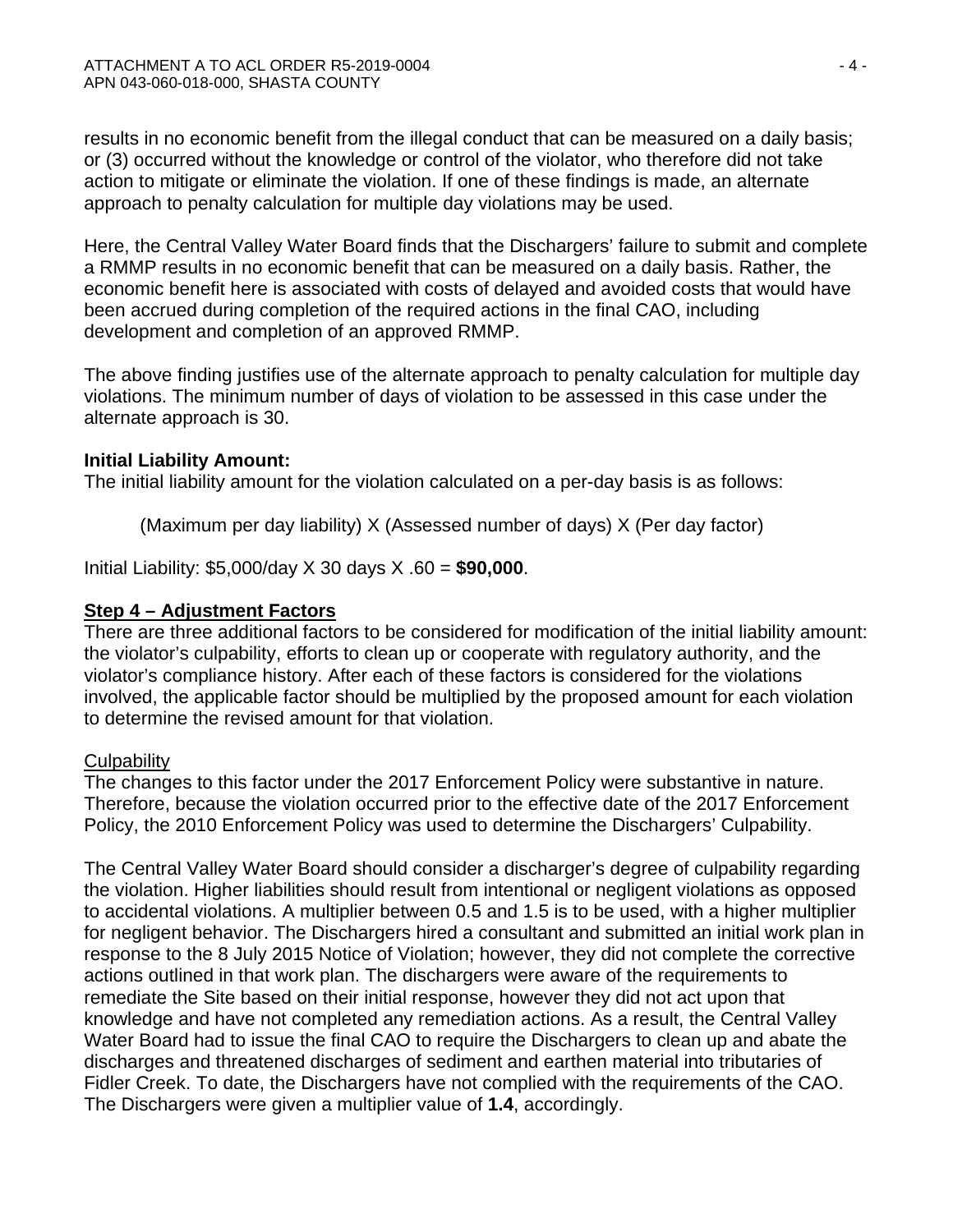### Cleanup and Cooperation

Changes to this factor under the 2017 Enforcement Policy were non-substantive. Therefore, Staff incorporated the clarifications in the 2017 Enforcement Policy while assessing the Dischargers' Cleanup and Cooperation.

This factor reflects the extent to which a discharger voluntarily cooperated in returning to compliance and correcting environmental damage. A multiplier between 0.75 and 1.5 is to be used, with a higher multiplier when there is a lack of cooperation. The Dischargers failed to respond to three Notices of Violation that were sent after issuance of the final CAO. The Dischargers have not completed the work required under the final CAO and have actively expanded the cannabis cultivation operations since issuance of the order. Therefore, the Dischargers were given a multiplier value of **1.5.**

### History of Violation

When there is a history of repeat violations, the Enforcement Policy indicates a minimum multiplier of 1.1 to be used. The Dischargers were given a multiplier of **1.0** because there is no evidence that they have a history of violations with the Water Boards.

## **Step 5 - Determination of Total Base Liability Amount**

The Total Base Liability is determined by applying the adjustment factors from Step 4 to the Initial Liability Amount determined in Step 3.

**Total Base Liability Amount:** This value is calculated as the Initial Liability Amount (\$150,000) x Adjustment Factors (1.4) (1.5) (1.0) and is equal to **\$189,000.** However, because the Maximum Penalty set forth within the Complaint is \$150,000, the Total Base Liability becomes **\$150,000**.

The following factors apply to the Total Base Liability Amount for the violation discussed above.

## **Step 6 - Ability to Pay and Ability to Continue in Business**

Clarification, non-substantive, changes have been made in the 2017 Enforcement Policy, therefore the 2017 Enforcement Policy was used for Ability to Pay and Ability to Continue Business.

If the Central Valley Water Board has sufficient financial information necessary to assess the violator's ability to pay the Total Base Liability Amount or to assess the effect of the Total Base Liability Amount on the violator's ability to continue in business, the Total Base Liability Amount may be adjusted to address the ability to pay or to continue in business. Staff do not have any evidence to suggest that the Dischargers may be able to pay the total base liability amount of \$150,000. The Dischargers do have the ability to pay some of the total base liability amount based on the fact that the Dischargers own at least one real property (see Table 1 for list of properties and assessed values). The tax assessor value of the property is \$67,624. Some or all of the property may be encumbered by loans and/or mortgages but the exact amount of those encumbrances is unknown.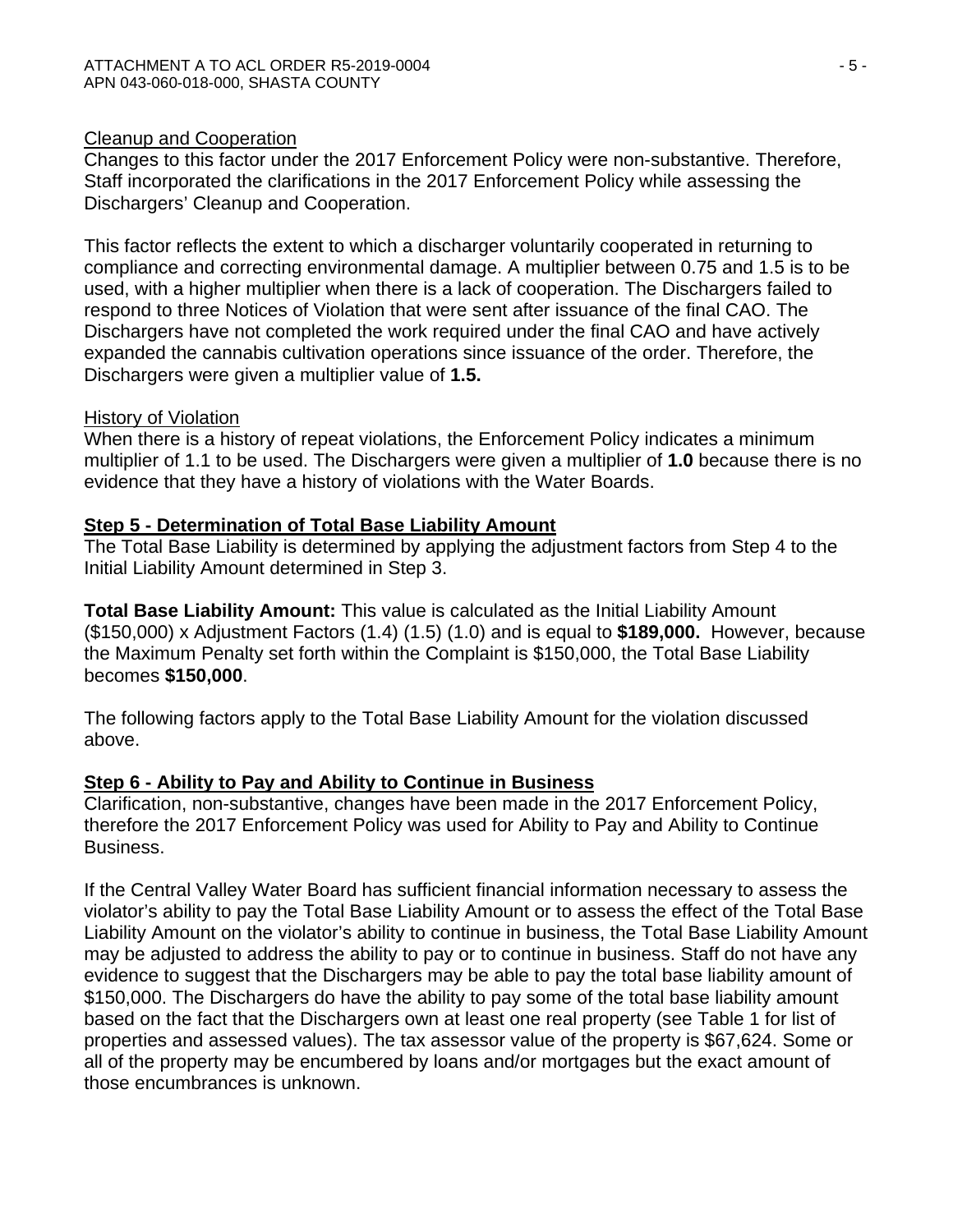In addition, utilizing a basic internet search, it appears that discharger Kongkeo Khamvongsa is possibly currently employed as an engineering technician at Critcare Systems, Inc, with a reported income of \$60,000 to \$70,000, and a net worth value of \$10,000 to \$25,000. Staff were unable to identify sufficient evidence regarding additional ability to pay for Alexandra Kensavath, other than joint ownership of one real property listed in Table 1.

| Table 1                                                     |               |                                               |                           |                       |  |  |
|-------------------------------------------------------------|---------------|-----------------------------------------------|---------------------------|-----------------------|--|--|
| <b>Property APN</b>                                         | County        | <b>Listed Owner</b>                           | <b>Assessment</b><br>Year | <b>Assessed Value</b> |  |  |
| 043-060-018-000                                             | <b>Shasta</b> | Kongkeo Khamvongsa and<br>Alexandra Kensavath | 2018                      | \$67,624              |  |  |
| <b>Total Assessed</b><br>Value for all<br><b>Properties</b> |               |                                               |                           | \$67,626              |  |  |

## **Step 7 – Economic Benefit**

Pursuant to the Enforcement Policy, the Economic Benefit Amount shall be estimated for every violation. The Economic Benefit is defined as any savings or monetary gain derived from the act or omission that constitutes the violation.

The Dischargers' economic benefit for non-compliance with the final CAO is calculated from the delayed and avoided costs that would have been accrued during completion of the required actions in the final CAO, including development, completion and final completion report for implementation of the required Restoration, Monitoring, and Mitigation Plan (RMMP). The calculation was completed using the US EPA's BEN computer program and is equal to the present value of the avoided costs plus the "interest" on delayed costs. This calculation reflects the fact that a discharger has had the use of the money that should have been used to avoid the instance of non-compliance. The total Benefit of Noncompliance to the Dischargers in regards to this violation is calculated to be **\$3,037**.

The Enforcement Policy states (p. 21) that the Total Base Liability Amount should be at least 10 percent higher than the Economic Benefit Amount so that liabilities are not construed as the cost of doing business and that the assessed liability provides a meaningful deterrent to future violations. Therefore, the economic benefit plus 10% is estimated to be **\$3,341**.

While calculating the economic benefit, due to recent changes in Federal tax law, the BEN computer program produced results that could not be considered accurate when including tax deductibility. Due to this, and that the Discharger was operating the cannabis cultivation site illegally and outside of traditional business practices, the tax deductibility component was removed from the analysis.

Additionally, Water Code section 13350 requires a minimum daily penalty of \$500 per day for each day there is a CAO violation and a discharge occurs, and \$100 per day for each day there is a CAO violation without a discharge. Since the Dischargers have been in violation of the CAO requirement to complete a RMMP since 31 October 2016, the statutory minimum under 13350, utilizing \$100 per day, is **\$3,000**.